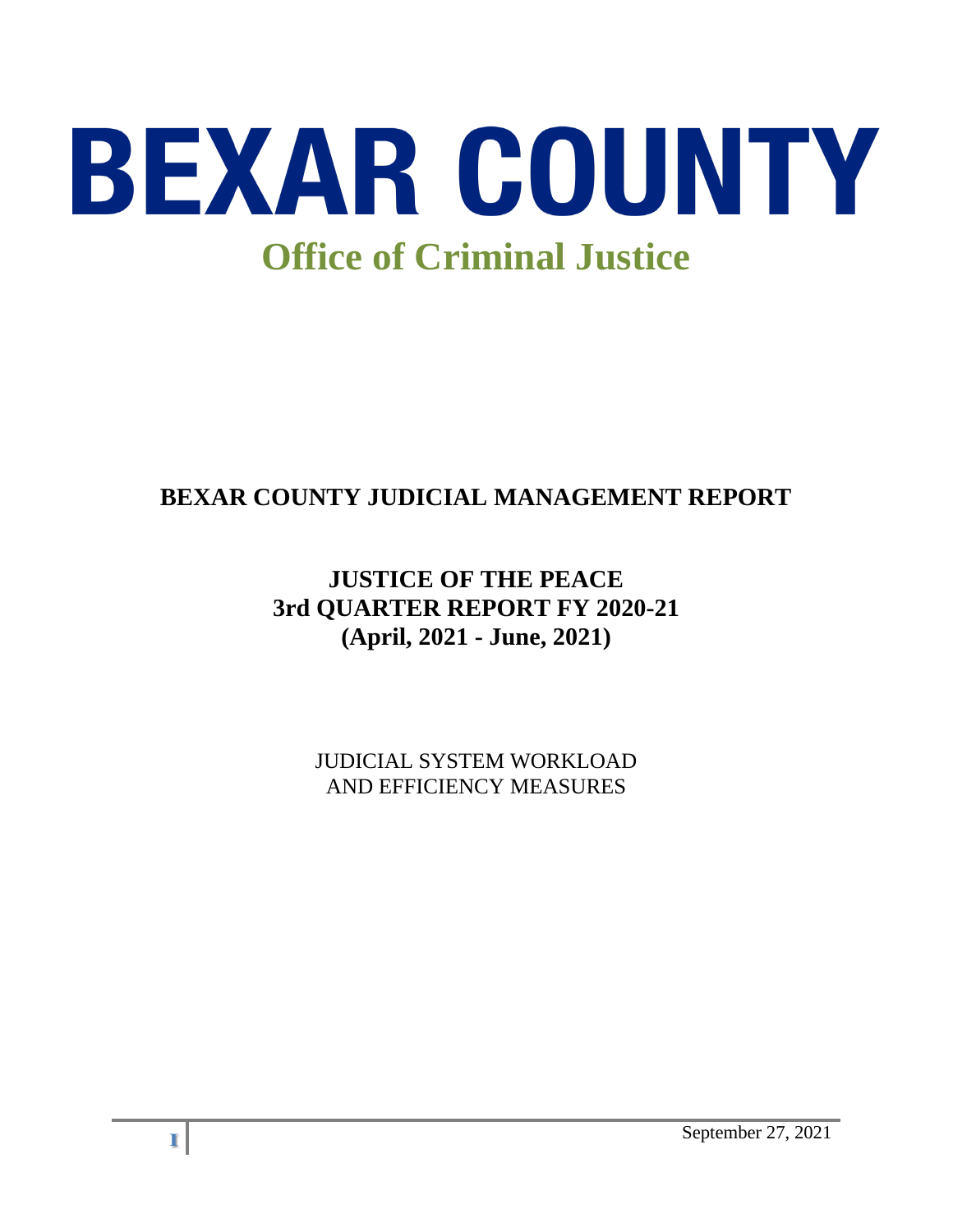#### **Brief Summary:**

This report covers FY 2020-2021 between the months of April and June (Quarter 3). The report only includes the Justices of the Peace in the Bexar County judicial system:

Between the months of April 2021 and June 2021, the following judges were in office:

| Precinct 1- | Place 1:<br>Place $2$ : | Judge Robert Tejeda<br>Judge Ciro Rodriguez |  |
|-------------|-------------------------|---------------------------------------------|--|
| Precinct 2- | Place 1:                | Judge Roberto A Vazquez                     |  |
| Precinct 3- | Place 1:                | Judge Jeff Wentworth                        |  |
| Precinct 4- | Place 1:                | Judge Rogelio Lopez                         |  |

This report focuses on the following three measures and shows how the individual precincts performed relative to each other.

Measure 1: Cost per Disposition Measure 2: Clearance Rate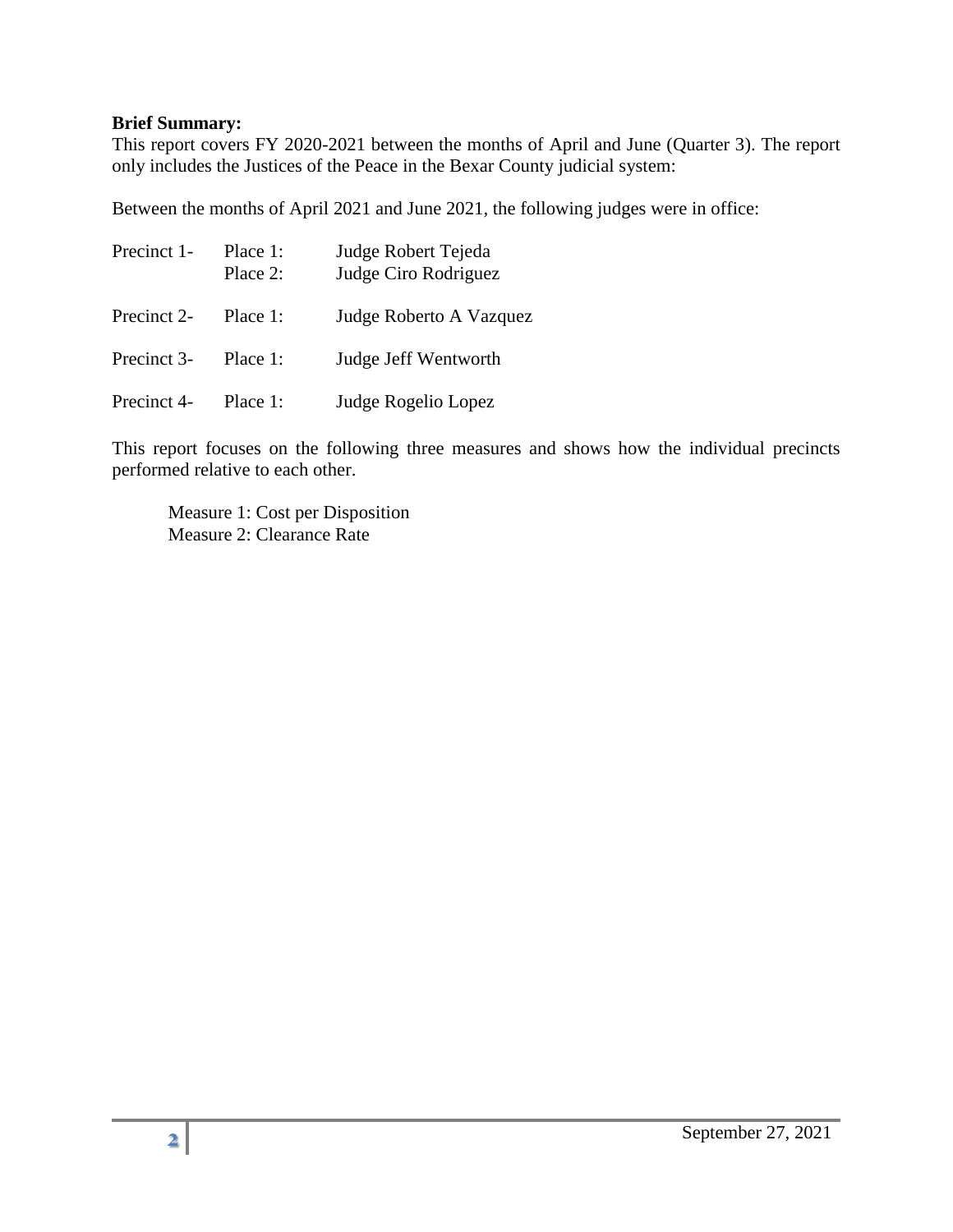## **Measure 1: Net Cost per Disposition**

**Definition:** The net cost of disposing of a single case.

**Analysis and Interpretation:** The following graph and table show a precinct-by-precinct comparison of Net Cost per Disposition based on 3rd Quarter FY 2020-21 data. Precincts are listed in order of the least to the most net cost per disposition. The last chart displays a comparison of the Cost per Disposition by Precinct for the past 5 quarters.

#### **3rd Qtr. FY 2020-21 Net Cost per Disposition**

| <b>Court</b>               |           | <b>Total Quarter Revenue</b> | <b>Total Quarter Expenses Net Cost</b> |                       |       | <b>Total Cases Disposed   Net Cost per Disposition</b> |
|----------------------------|-----------|------------------------------|----------------------------------------|-----------------------|-------|--------------------------------------------------------|
| Pct. 1 Place 1             | Tejeda    | \$1,113,797.30               | \$198,670.51                           | $($ \$915,126.80) $ $ | 8481  | (\$107.90)                                             |
| Pct. 1 Place 2             | Rodriguez | \$291,034.73                 | \$198,670.51                           | $($ \$92,364.23 $) $  | 1461  | $($ \$63.22)                                           |
| <b>Subtotal Precinct 1</b> |           | \$1,404,832.03               | \$397,341.01                           | ( \$1,007,491.02]     | 9942  | ( \$171.12)                                            |
| Pct. 2 Place 1             | Vazquez   | \$647,018.75                 | \$154,966.53                           | $($ \$492,052.23) $ $ | 4102  | $($ \$119.95)                                          |
| <b>Subtotal Precinct 2</b> |           | \$647,018.75                 | \$154,966.53                           | (5492, 052.23)        | 4102  | ( \$119.95)                                            |
| Pct. 3 Place 1             | Wentworth | \$585,694.35                 | \$108,548.05                           | ( \$477, 146.30)      | 3471  | ( \$137.47)                                            |
| <b>Subtotal Precinct 3</b> |           | \$585,694.35                 | \$108,548.05                           | (5477, 146.30)        | 3471  | (\$137.47)                                             |
| Pct. 4 Place 1             | Lopez     | \$696,890.13                 | \$145,494.59                           | ( \$551, 395.55)      | 5718  | ( \$96.43)                                             |
| <b>Subtotal Precinct 4</b> |           | \$696,890.13                 | \$145,494.59                           | ( \$551, 395.55)      | 5718  | ( \$96.43)                                             |
| <b>Court Wide Total</b>    |           | \$3,334,435.26               | \$806,350.17                           | ( \$2,528,085.09)     | 23233 | ( \$524.98)                                            |



*Note: The Budgetary costs for Precinct 2, 3 or 4 are not separated by each Justice of the Peace; the cost was divided equally between Justices of the Peace in each Precinct to calculate the cost per disposition.*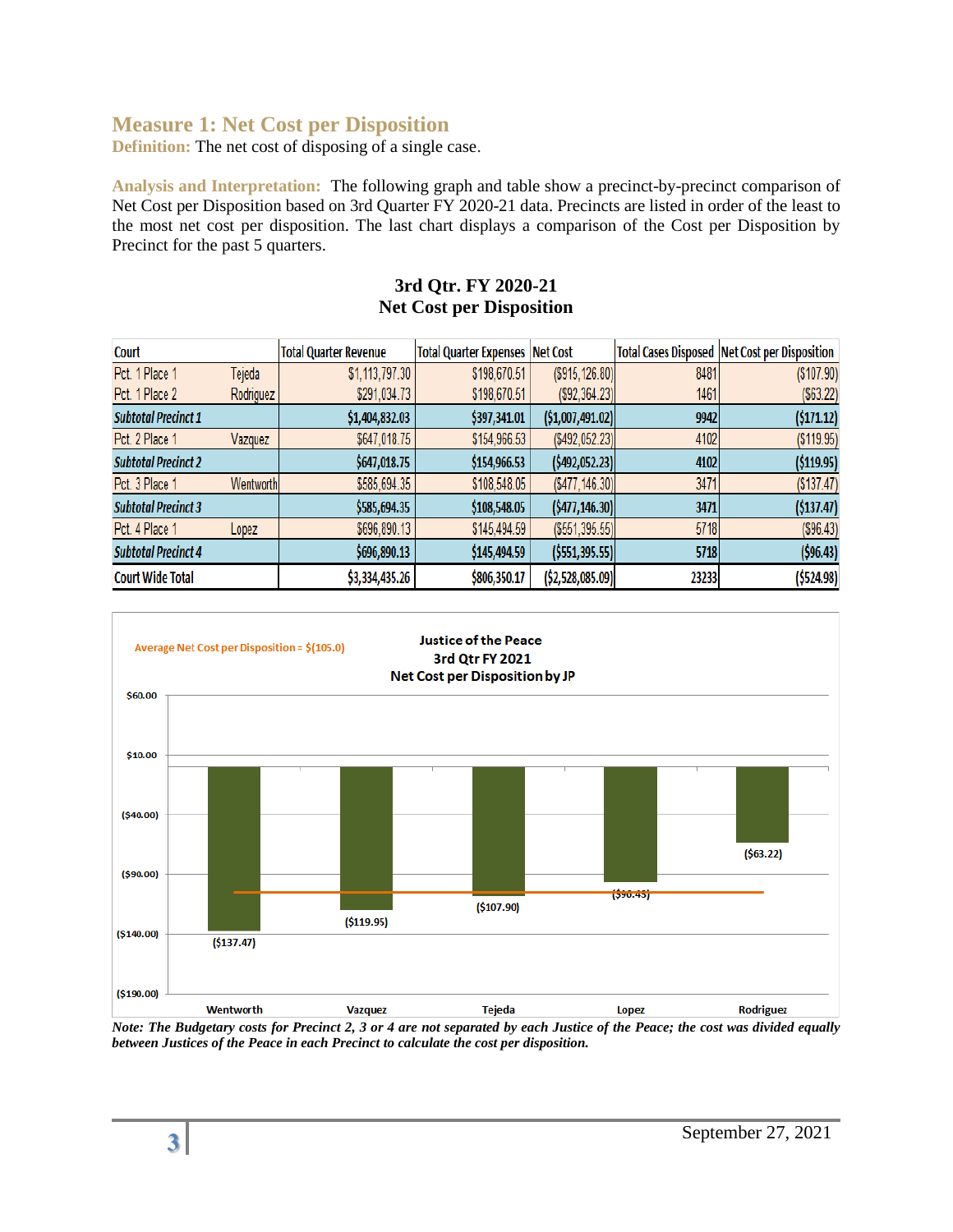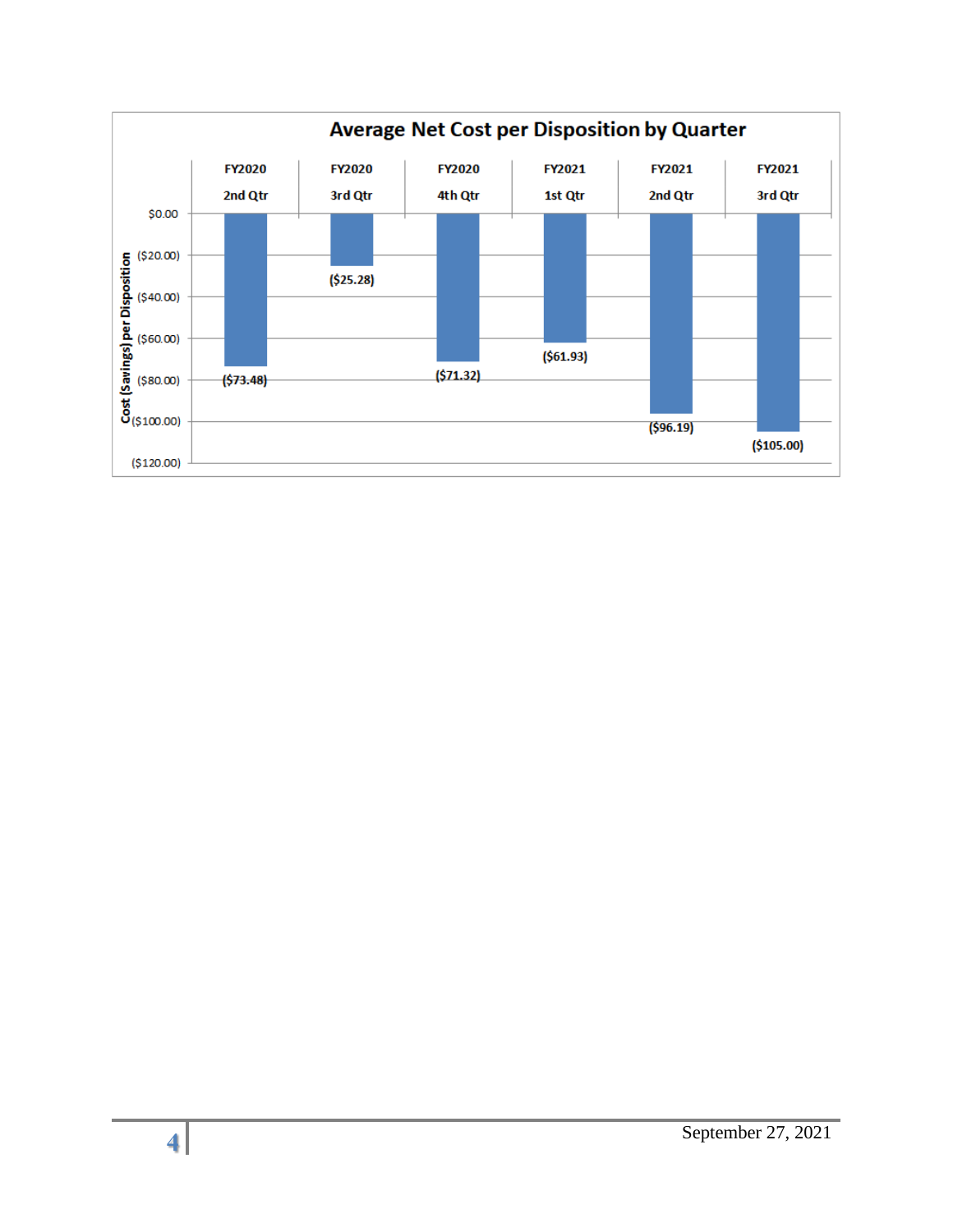### **Measure 2: Clearance Rates**

**Definition:** The number of disposed cases as a percentage of the number of incoming cases.

**Analysis and Interpretation:** The clearance rate is a measure of the incoming cases a precinct receives monthly compared to the total cases disposed that month. This measure portrays the Precinct's ability to balance current caseload and incoming cases. A clearance rate of 100% represents a precinct that is currently maintaining the status quo. Above 100% represents a precinct that is disposing of more cases than it is receiving. Below 100% represents a precinct that is disposing of fewer cases than it is receiving. This measure is helpful in making case management decisions that will assist in the reduction of backlog.

Several graphs are displayed below.

- 1. The first chart shows the clearance rate by Justice of the Peace from the highest combined clearance rate to the lowest.
- 2. The second chart shows the total incoming criminal and civil cases for the quarter for each Justice of the Peace, which indicates the incoming workload for the quarter
- 3. The third graph compares the number of total incoming cases received for the past five quarters.
- 4. The fourth graph displays total civil and criminal cases that were disposed by each Justice of the Peace during the quarter, which indicate the amount of case work that was produced for the quarter.
- 5. The fifth chart displays the details of the cases disposed by each of the full-time Justice of Peace during the quarter.
- 6. The sixth chart displays the details of the cases disposed by each of the part-time Justice of Peace during the quarter.
- 7. The seventh chart compares the number of total disposed cases for the past five quarters.
- 8. The eighth chart compares the combined criminal case clearance rates for the previous five quarters.

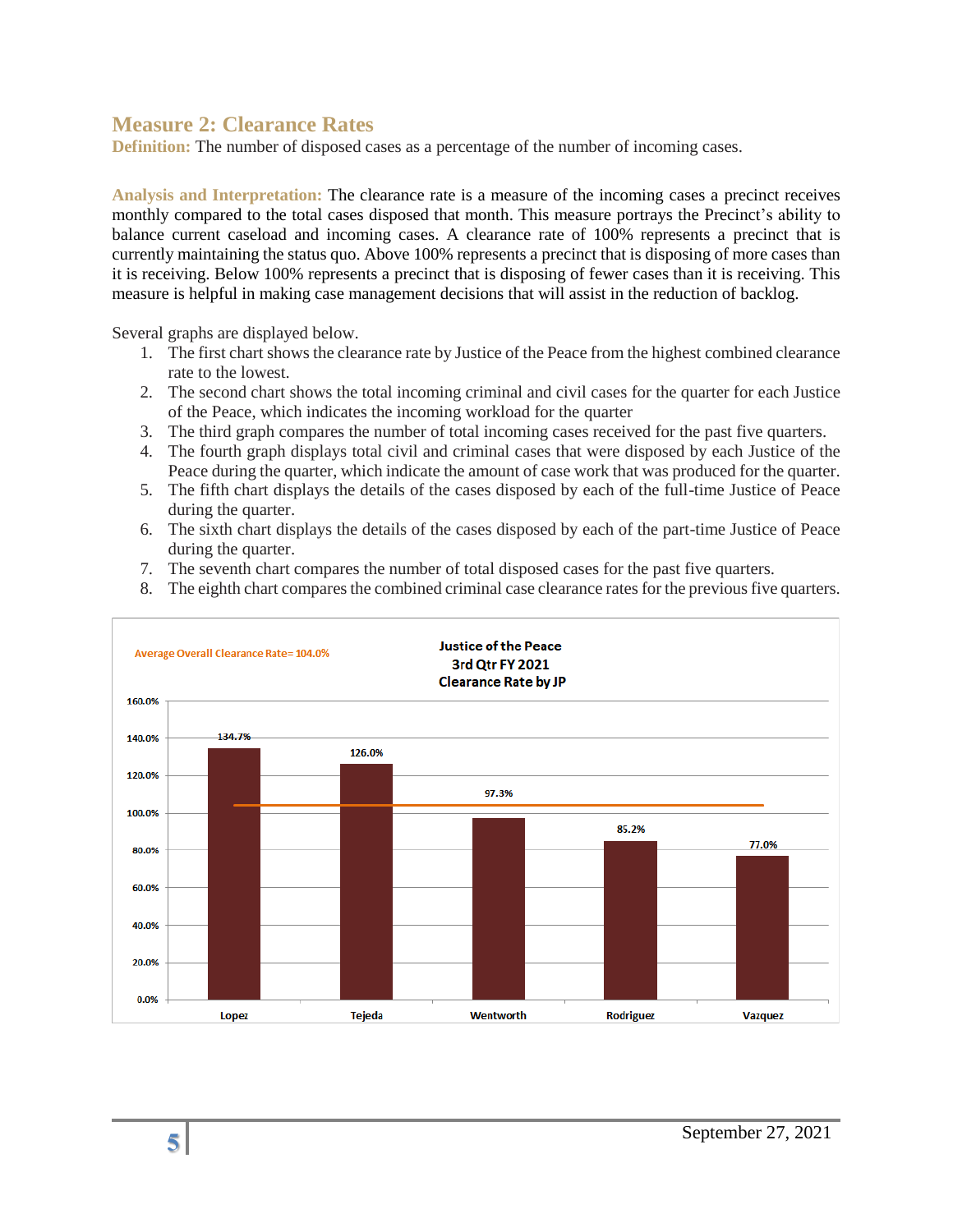

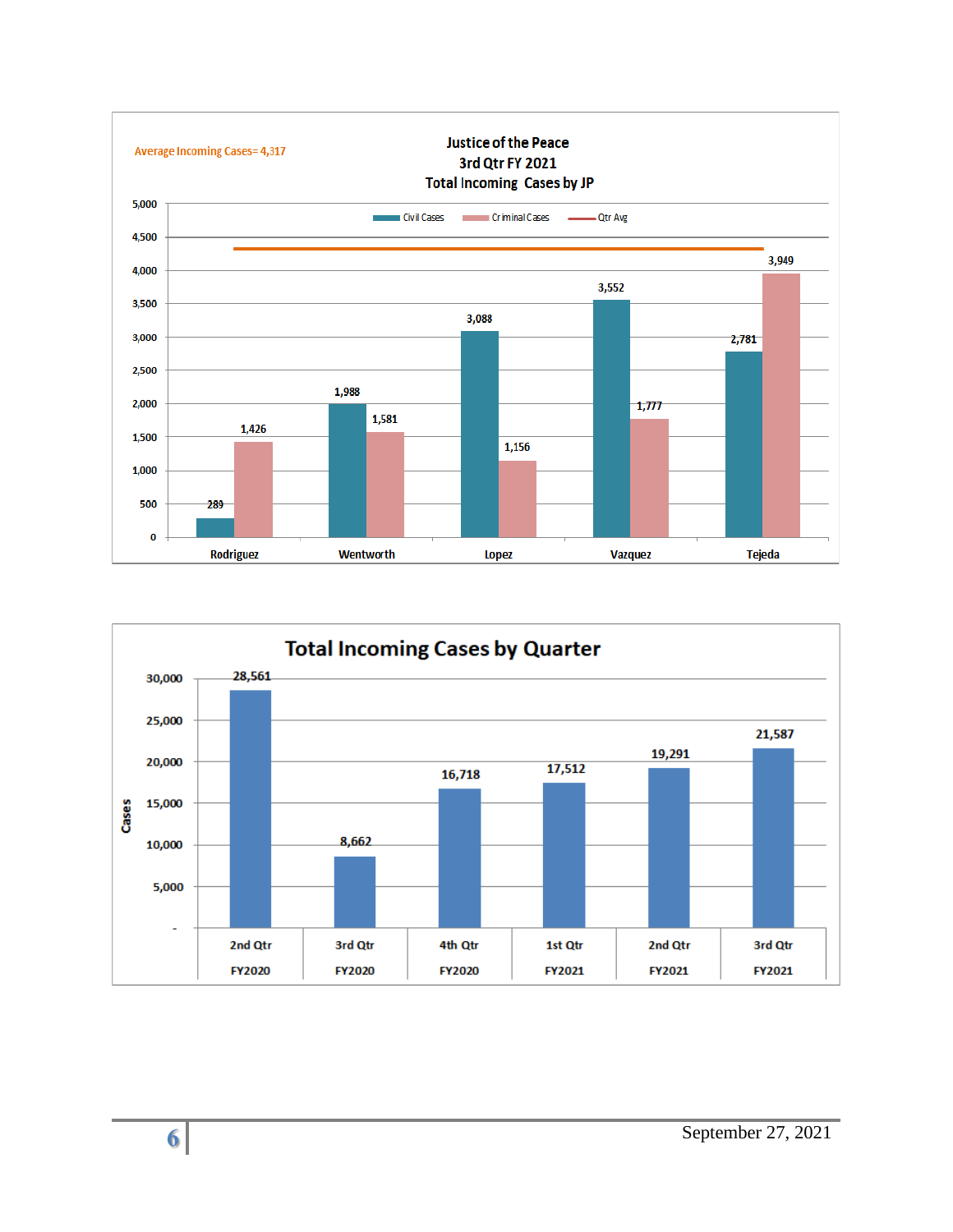

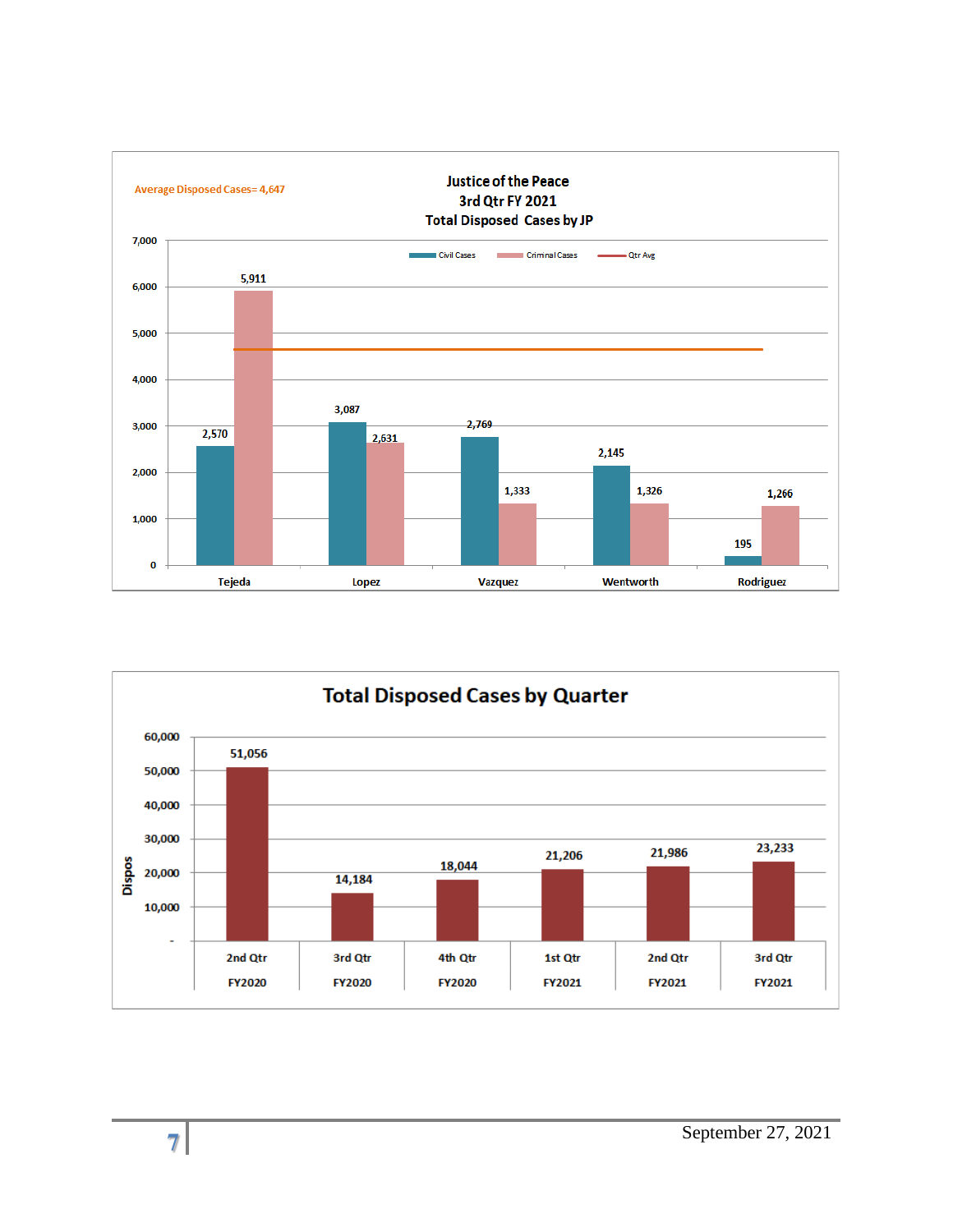